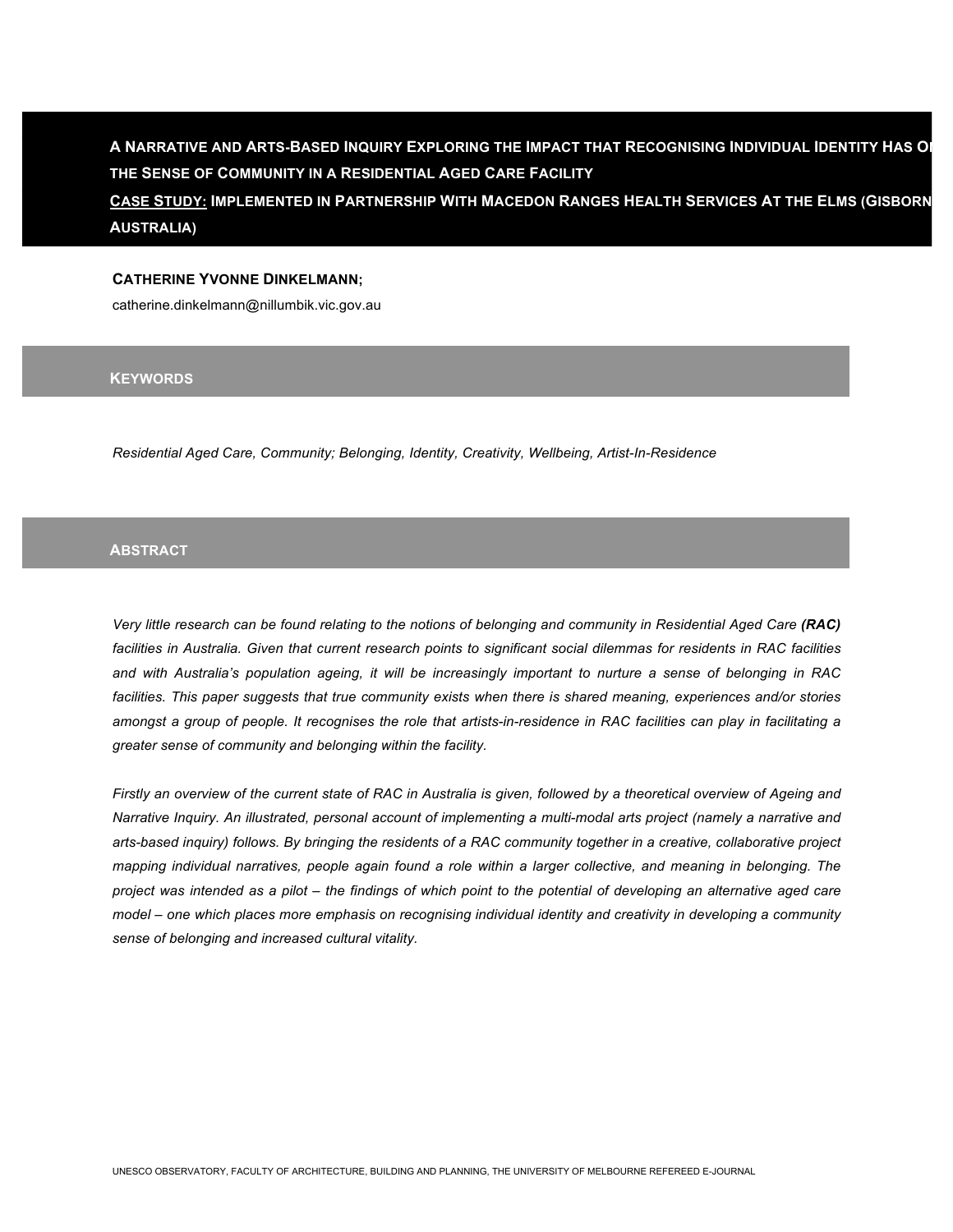# **INTRODUCTION**

This paper articulates the role visual arts and narrative can play in encouraging cultural expression amongst the residents in residential aged care (RAC) facilities, as well as in creating a greater sense of community and belonging within such facilities. An overview of the current state of RAC in Australia is given, followed by a theoretical overview of Ageing and of Narrative Inquiry. Finally a personal account of the development and findings of a narrative and artsbased inquiry implemented at a regional, private, not-for-profit RAC, The Elms (Macedon Ranges Health Services) is discussed. Developed as a pilot project for a larger concept, the findings could be used to develop an alternative RAC model which encourages the expression of individual and collective identity and celebrates community. As such the findings of the project are tentative and presented as suggestive outcomes articulating the potential of such projects, rather than providing fully developed concepts with guaranteed outcomes.

### **THE CURRENT STATE OF RESIDENTIAL AGED CARE IN AUSTRALIA**

In this section the state of residential aged care as concluded from reviewing literature, as well as from personal experience of working in such a facility as Diversional Therapist, will be discussed briefly. Having searched extensively for research into the notion of belonging and community in RAC facilities (both locally and internationally), it is clear that very little research into this area exists, or has been documented in an accessible way. The existing research is often based on American or British models of aged care, which differs in terminology, regulations and practices from the Australian model. Although Australia has an ageing population (Community Services Minister's Advisory Council), limited funding is being afforded to researching this sector, and thereby finding ways of improving the current model of Aged Care. Some of the main research funding areas in this field is for Clinical IT in Aged Care (Australian Department of Health and Ageing) and for better education of Aged Care staff (Paterson, 2007), since staff retention is a major dilemma. However, these funding directions are not adequately addressing some of the core social dilemmas found in these facilities.

One of the most prevalent social dilemmas found in RAC is widespread depression, which in turn leads to poorer functioning, which according to Cole *et al*. (1999: 1182) is comparable or even worse than people with chronic mental conditions. Furthermore, a large portion of depressed residents go undetected, and therefore untreated.

Institutionalisation is another major problem of the RAC sector. Lencoe-Long (quoted by Stack 2000:74) comments about RAC facilities that 'while they are primarily communities for their residents, they are nevertheless structured as bureaucratic, medical care-giving organisations.' Stack (2003:153) also describes the care of people as happening on a "production-line basis; wake, clothe, feed, toilet…without any time spent interacting with residents". Willcocks *et al*. (1987:32 - 34) investigate the peculiarities of such artificial communal living under sets of institutional arrangements and procedures. They list some of the major negative outcomes of relocation to such facilities as being increased morbidity, decline in psychological wellbeing and a decline in activity levels. Cole *et al*. (2000: 290–292, 303-304) also question this inexplicable decline of creative output that occurs with old age. My observation is that people in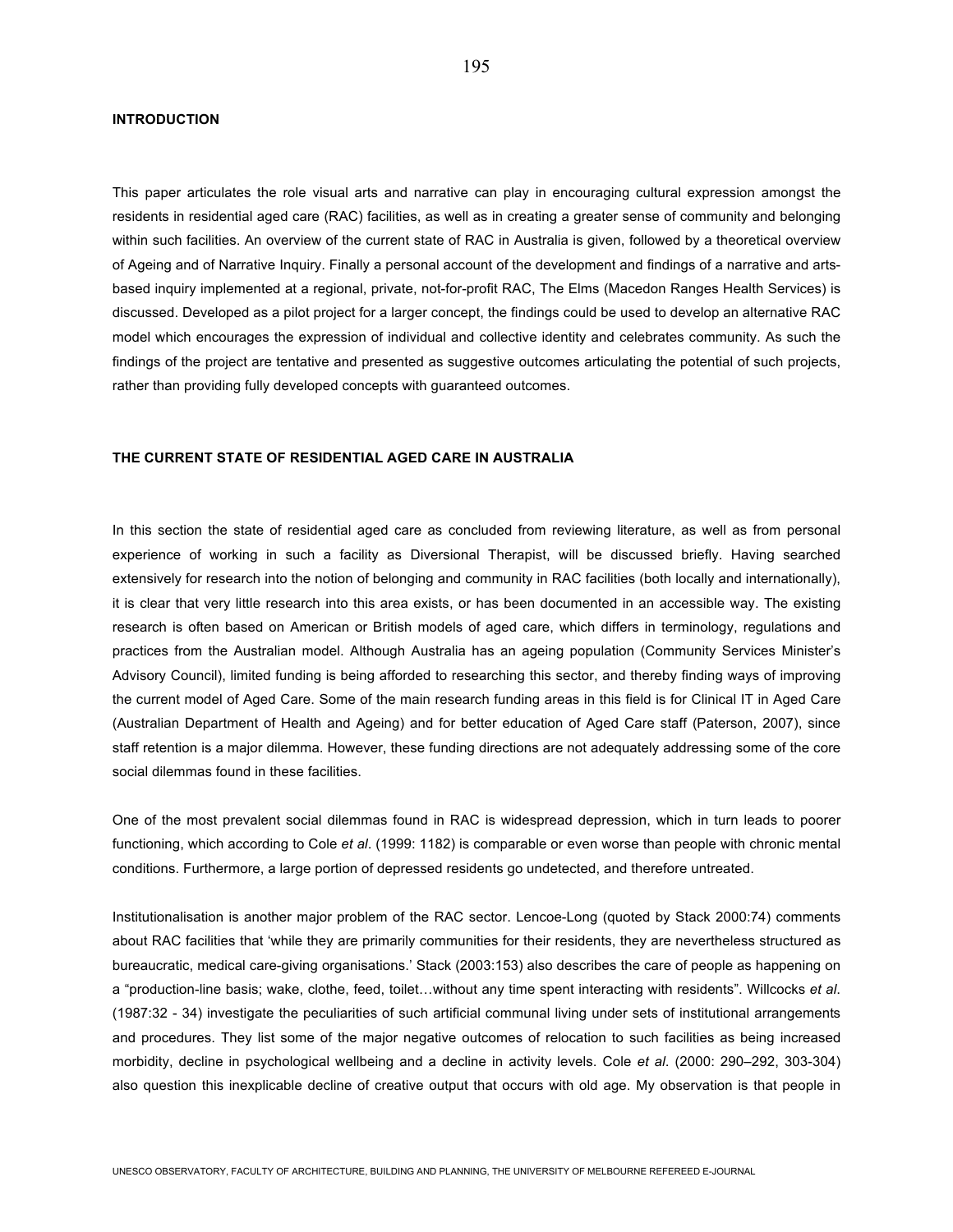these facilities often become so depressed and institutionalised that they loose the capacity to even realise that they are becoming inactive and disengaged from the community they exist in.

A further symptom of Institutionalisation is labelling according to illness (Diamond, 1992: 75). It is widely encountered that people under medical care are referred to in terms of their illness or behaviour, instead of seeing the person as a whole being with emotions, experiences and opinions. This paper proposes a more holistic approach to a community of residents comprising of individuals with different emotional and social needs.

A personal observation, reiterated by Diamond (1992: 80-84), regarding institutional living is the prevalence of silence and passivity. Residents often live alongside each other, barely interacting or sharing experiences, let alone having meaningful friendships. This is a sad fact when one realises that these facilities are many elderly people's final home and community, and that interacting more freely would most likely alleviate at least some of their loneliness. Professor J Cheek *et al.* from the University of South Australia is currently doing a 3-stage project on ageing and loneliness in which the social and health issues related to loneliness are examined (2007 - 2009).



*The importance of relating and sharing: Conversations around the communal timeline*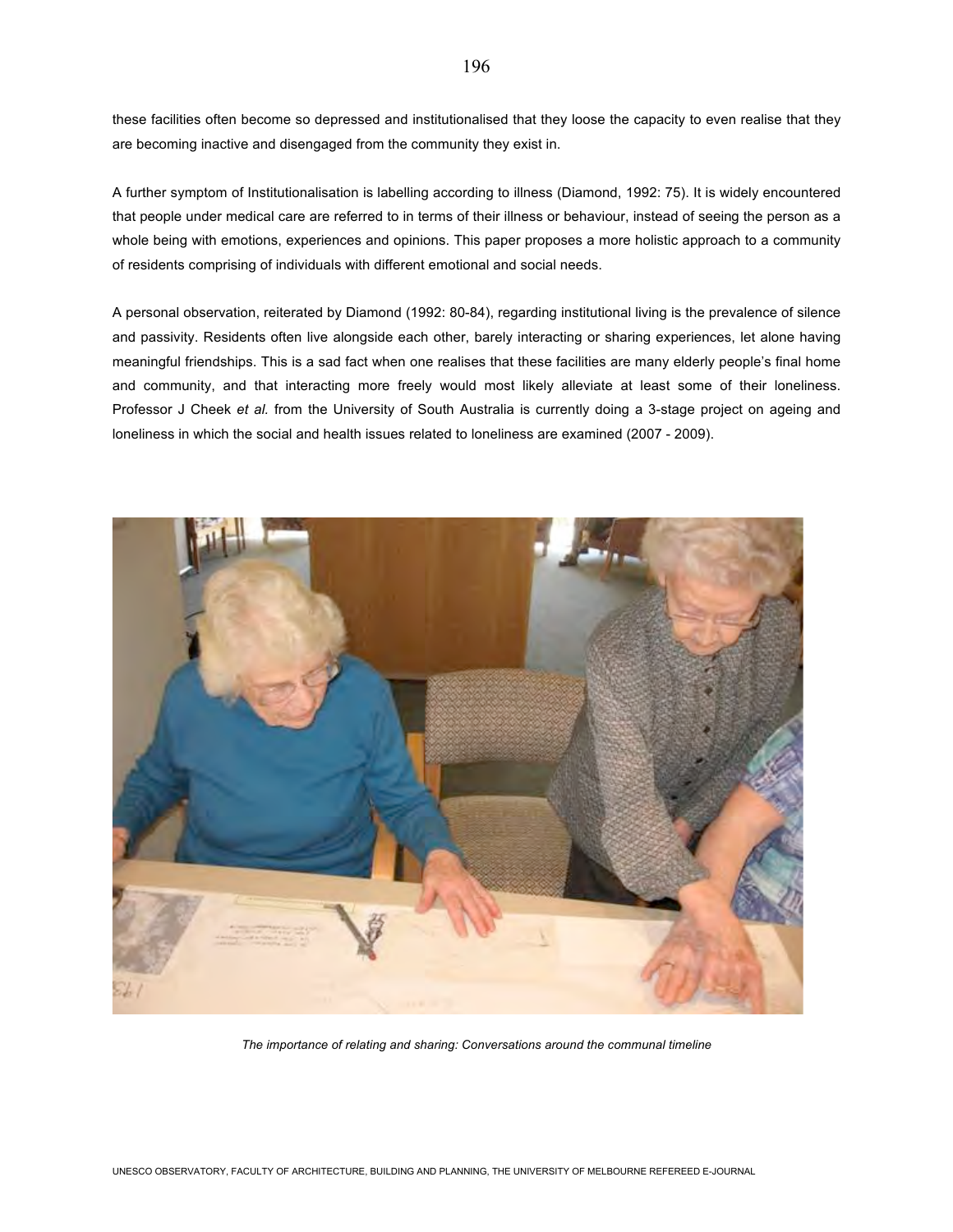It appears that even though activity programs exist within these facilities, they are often written and designed from an entertainment, or boredom-alleviation angle. Very seldom are they resident-driven or initiated. They are also not usually long-term projects which are aimed at involving the majority of the residents in different ways and at different levels. Instead, the success of programs is dependent on immediate participation. As Diamond (1992: 97) remarks "Directed by those in authority, who did not live there, activities were presented to recipients, those acted upon, who tried to make sense of the social order that had been created elsewhere". Activity programs in RAC facilities are often mainly female-oriented, since the majority of residents and staff are female. Unfortunately this means that the activity programs rarely cater for the needs of the male residents.

It becomes clear that pressing issues relating to human rights and cultural vitality exist within the current RAC model. People living in this structure are faced with massive life changes and are often struggling to make sense of these changes. In this paper an overview of some of the dominant theories of ageing is given, followed by creative ways of addressing some of the un-addressed, yet crucial issues of community life in RAC – thus illustrating how these communities can be enlivened in a way that is far from the norm.

## **THEORIES REGARDING AGEING**

McInnes-Dittrich (2005: 73-77) explains the most dominant theories regarding the ways people adapt to ageing:

The **Role Theory** sees the elder's identity as being defined by their role in society. If they are unable to take up a new role once they are removed from their original role in society, problems occur.

According to the **Activity Theory**, elders who remain socially active in their community will age successfully. However this theory does not take into account health restrictions in socialising.

The **Disengagement Theory** focuses on the role that power and politics play in ageing. As a new generation takes over power in a community, the elders need to adapt to being disengaged from the community, or alternatively actively battle to stay engaged in the community.

According to the **Continuity Theory** old age is seen as a continuation of normal life-long activities. People's level of activity during their life is reflected in the way they age. Once again this theory does not take into account physical decline.

The final and most recent theory is the **Social Constructionism Theory**. This theory recognises the unique ways people define experiences for themselves. It is within this last theory that artists using narrative-based practices in RAC facilities can position themselves. However, an awareness of the other theories is helpful in contextualising one's work and bridging the divide between theory and practice. The theory states that through narrative accounts people can define their world by expressing themselves and telling their stories – thus making sense of their ageing.

## **NARRATIVE INQUIRY IN RESIDENTIAL AGED CARE**

The methodology of Narrative Inquiry serves as the structural framework around which a community art project can be built. It can be seen as the structure into which a tapestry of many stories can be woven. The value, role and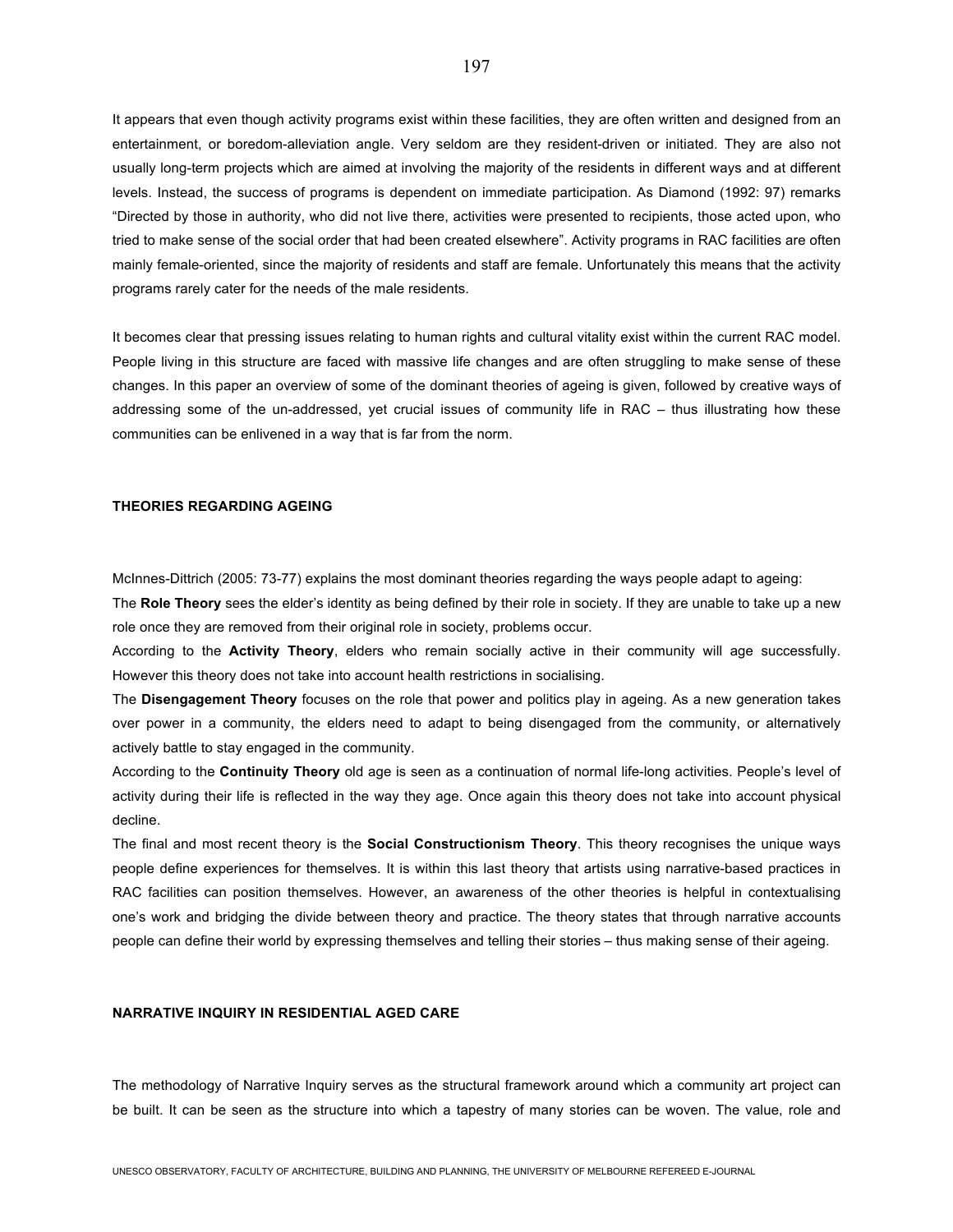purpose of stories are well-documented. This is specifically the case in the fields of Narrative Therapy (Morgan: 2000), Oral History (Swain, 2006: 18) and Drama Therapy. In Clandinin & Connelly (2000: 7), Geertz notes the importance of narrative to fill in the gaps in anthropological findings, and Bateson notes that: "all of us lead storied lives on storied landscapes". Neil quotes Wolkstein (2000: 136) stating that "To tell stories is to be human". Institutionalisation, in my opinion, is a form of dehumanisation where basic rights and roles are removed. By allowing residents in RAC facilities to share their stories and thereby own their experiences, a certain basic right of being human is given back to them.



*The importance of sharing stories: Nina adds her life to the communal timeline*

In Psychiatry the value of stories is noted by Robert Coles (1989: 23-25). He tells of his residency with Dr Ludwig who urged him to "Be a good listener in the special way stories require: note the manner of presentation; the development of plot; character; the addition of new dramatic sequences; the emphasis accorded to one figure or another in the recital; and the degree of enthusiasm, of coherence, the narrator gives to his or her account." All the components of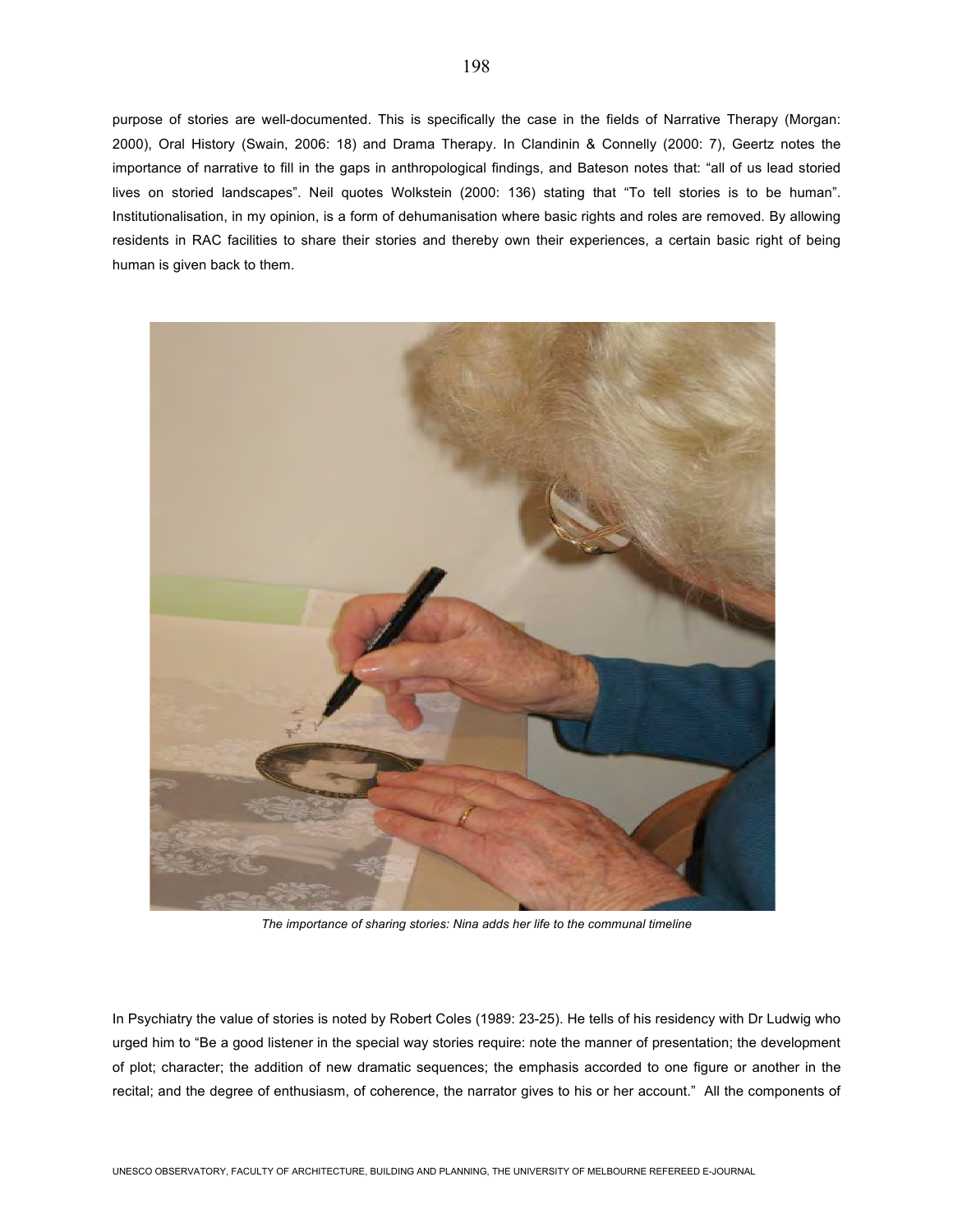narrative are thus recognised and valued in effective listening. He also urged Coles to be aware of the stories we as practitioners bring into a place, and how that influences the way we hear another's stories. Clandinin and Conelly (2000: 49-62) also emphasise the importance of being aware of one's own stories in embarking on this type of research. One's own past experiences will influence the way one perceives another's experiences. Practitioners using narrative should thus be aware of their role and duties in being told stories. They need to make sure that when people tell them stories the narrator is made to feel validated and respected for their opinions.

From the perspective of using narrative as therapy, Gardner (1997:217) emphasises certain things practitioners should be aware of when using narrative in later life: For some people revisiting some of their life experiences may be more traumatic than beneficial. Another caution is that people who are depressed would lean towards relating mostly negative memories, which might not be beneficial to the resident involved. As facilitator of a story-telling process, many ethical considerations therefore need to be taken into account.

Stories bind members of a community together, as observed by Smith (1999:145): "Sometimes the visions which bind people were set a long time ago and have been passed down the generations as poems, songs, stories, proverbs or sayings*".* There is power in story-telling, but maybe even more so in the sharing – that space between the teller, the listener and the story. Community exists when there is shared meaning, experiences and/or stories amongst a group of people.

It is necessary that a common ground be provided in which residents within a superficial community setting such as a RAC facility can relate, can build relationship and can share their experiences, thoughts and stories. Through providing a platform for the stories which would otherwise be forgotten, a greater sense of community can be fostered amongst residents.

Diamond (1992) successfully used the Narrative Inquiry model in his investigations of the American Aged Care model, where he saw his role as weaving together his stories of working in the field with the stories of the residents and that of the staff. In my study I adapted his approach by intertwining the stories of the elderly with theoretical frameworks and my own field-based observation as artist-in-residence. McNiff (1998: 63 - 70) writes on the significance of this "interplay between intellectual inquiry and skilful practice" thereby linking the two as practice-lead research, where the creative process is seen as constituting the research. As such, the final artwork and recordings created as integral part of the research discussed in the case study, constitute a major part of the findings of this research.

## **ARTISTS-IN-RESIDENCE IN RESIDENTIAL AGED CARE**

The Australian RAC sector is entrenched in a medical model with complex dynamics, rules and regulations by which staff and residents are governed. In working in the RAC sector, I was made very aware of the enforced distance between residents and staff in not becoming too attached or closely befriended; the expectations of staff in terms of labeling behaviour; expectations that information shared by residents be documented for all medical staff to see; the importance of adhering to strict timeframes and rosters such as lunchtimes, shower times, etc. of residents; the focus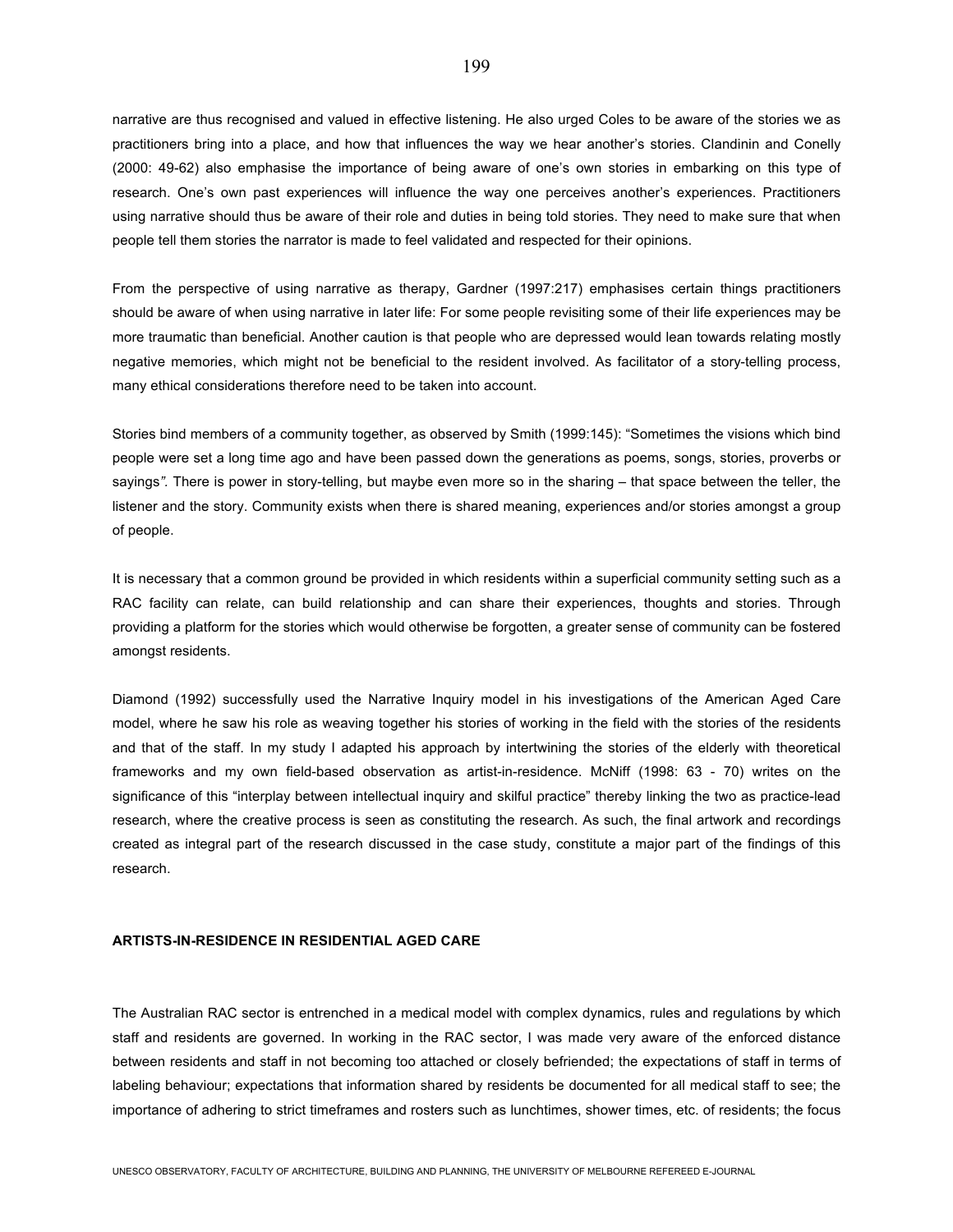on position descriptions and knowing where your role starts and ends, and thus not stepping into the area of another staff member; the wearing of uniforms and nametags with titles and role description; and the importance of keeping facilities spotless – in line with infection-control policies.

Whilst being aware of the need for regulatory measures, yet also mindful of the limitations of the medical model, an artist entering this field is situated in a middle-ground of being neither an integrationist (who subscribes completely to the emotionally disengaged, clinical approach) nor an interventionist (who does not recognise the value of the medical model, and aims only to change the system) and yet aims to be an agent in establishing a greater sense of community within this sector. Through introducing collaborative community arts projects by employing the services of artists-in-residence, some of the community and identity issues in RAC settings can be addressed.

The value and role of the arts in health and wellbeing has been widely documented in the creative arts therapies over the past two decades (Warren: 2000: 3), especially where art therapy has been used in paediatric settings (Malchiodi: 1999), more recently in aged are settings (Perry Magniant *(ed.)*: 2004) and music therapy in rehabilitation programs. Neil (2000:133) speaks of the use and value of supplementing health care and therapy with story-making and storytelling. It is, however not necessary for artists working in RAC settings to be art therapists (although a therapy background would be helpful in sensitively coordinating the creative process by carefully observing the dynamics involved).

The role of the artist-in-residence can be described as being that of an 'animateur'. Anna Ledgard (2003) describes the role of the 'animateur' as being, "the creation of an environment where people can enter into a creative dialogue or framework of arts-making. It requires research, practical application and some sort of outcome. The aim is to create as many entry points as possible which let in as many participants as possible, each bringing their own skills, life experience, curiosity, passion – and also a readiness to put themselves at risk by saying something unexpected, or simply being, in their own way, different."

### **CASE STUDY**

The following pilot project, called *Stories of Belonging*, was implemented at The Elms (Macedon Ranges Health Services), as part of a Master of Community Cultural Development qualification, through the Victorian College of the Arts, University of Melbourne.

Interviews and questionnaires where used to gain feedback from residents, community clients, staff and family members concerning the level of community within RAC facilities. Since working on such a personal inquiry level, narrative inquiry relies heavily on the intimacy of relationships. In order to have a basis from which to build relationships, a questionnaire was filled out by the participants at the start of the project. It was printed on A3 paper in large font (to accommodate for declining eye-sight), written in a non-confronting tone, guaranteed privacy (staff of the facility would not have access to any answers) and thus invited more honest responses. Questions were aimed at extracting information particularly pertaining to the participants' understanding of the notion of home and their feelings of belonging within the facility or the community client group. It also asked specific questions about people's creative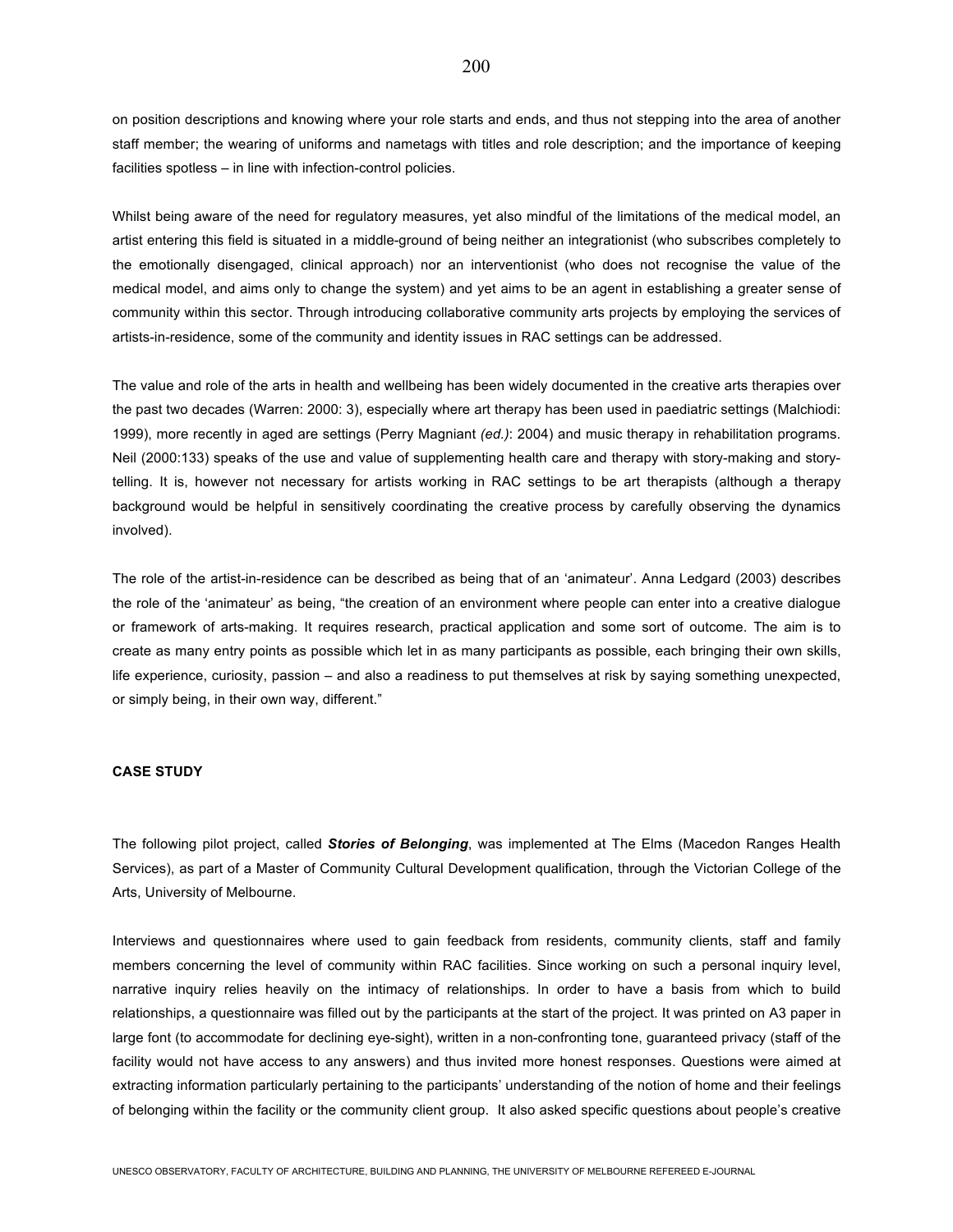activity preferences – so as to involve participants accordingly. The issue of belonging and community was also discussed in individual interviews with participants.

Through the formal and informal feedback of the participants, it appeared that though a sense of community existed for them, there were still some shortfalls. Although the factors that affect community and belonging were not measured scientifically, the narrative inquiry and practice-lead research extracted the following findings:

### *Independence*

It is important for residents to be able to do what they want, when they like, and to go out more often. This is seldom encouraged in RAC facilities. Although independence is encouraged at The Elms, the financial and staffing resources to support each individual to pursue their passions and interests are limited, as is the case in the majority of such facilities.

### *Pre-existing relationships*

Residents miss their partners or spouses. After having lived with a partner for sometimes fifty-odd years, couples are forced into separation as one goes into residential care. Facilities generally have one or two rooms available for couples (and usually only accept couples where both have declined substantially enough to be admitted into residential care). Should there not be a more readily-accessible alternative to this?

#### *Feeling at home*

Respondents placed a major emphasis on the importance of having (the option of) their own room, familiar surroundings, feeling relaxed in the place they live in and having their rooms set up like home – instead of rooms and community areas being laid out in a clinical and institutional fashion.

At The Elms the residents and their families appreciated the freedom they had in making their rooms homely, and that the corridors and living areas were decorated in a homely and cosy way. Community clients visit the facility on a weekly basis and are thus gradually introduced to the facility and its people, so that when they do come in later for respite and eventually residential care, it is much less of an adjustment, as the place is already familiar to them.

The model of Ageing in Place in Australian RAC facilities allows for residents to move through the facility from independent supported accommodation (or even residential units) to low care rooms, and eventually, where needed, into high care or dementia specific care, thus allowing for familiarity of surroundings and continuity of care.

## *Staffing*

The accessibility of help (i.e. staff numbers), as well as the staff's demeanour in interacting with the clients, plays a big role in the homeliness of an RAC facility. At The Elms everyone interviewed seemed to agree that staff were friendly, dedicated and sincere in their interactions with residents and each other. In asking staff about this, they ascribed it to the relaxed pace of life in regional Australia, and the support of management, which in turn lead to very low staff turn-over rates in the facility. However this is not a common occurrence in RAC facilities in general where staff turnover is high due to the emotional intensity of working in such an environment, and the pay is low compared to other care-giving institutions. For these reasons, amongst others, RAC facilities often lack in community-building initiatives. This is where the artist-in-residence can play a pivotal role.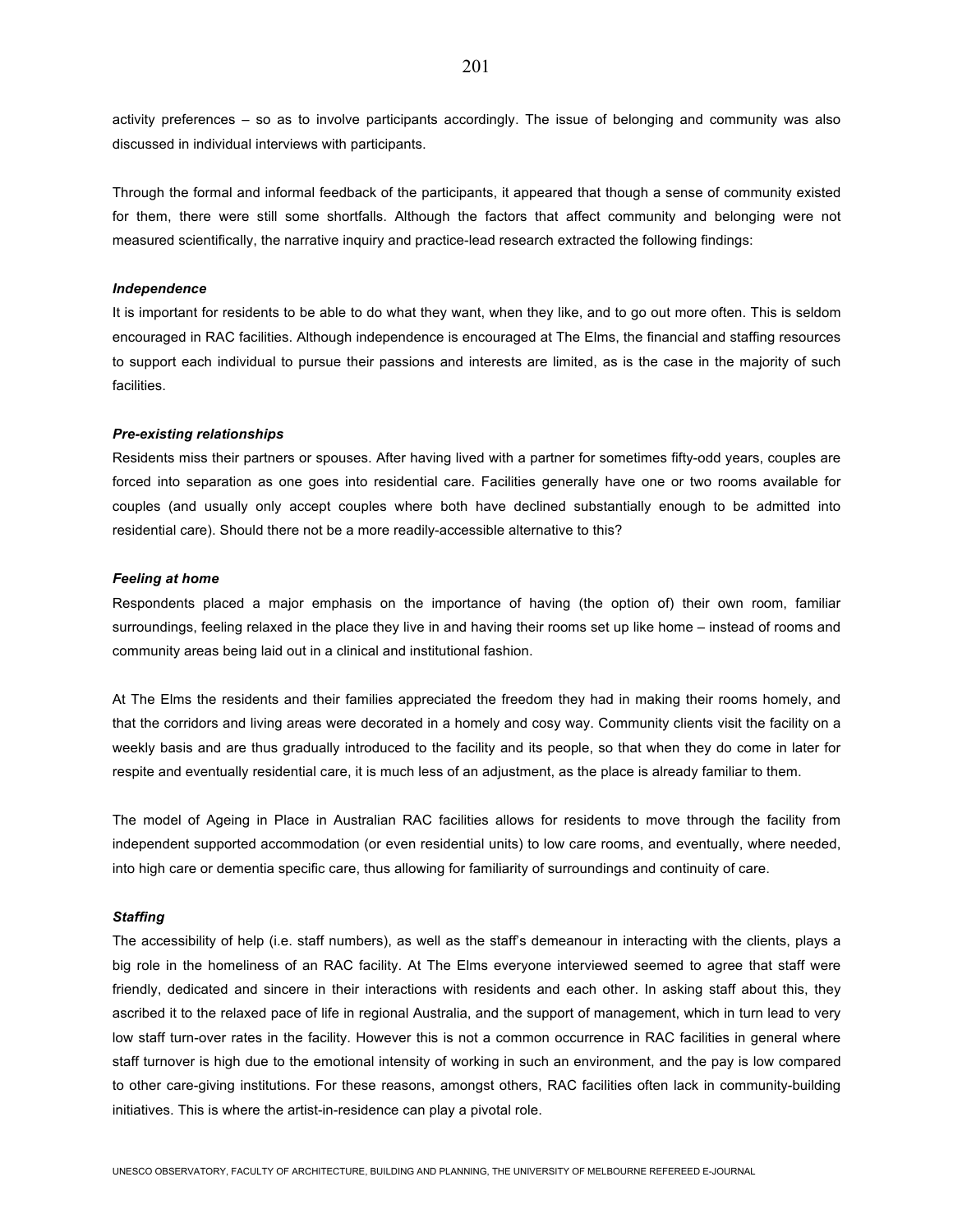As artist-in-residence, I worked towards giving residents and community clients the opportunity to participate in a communal art and story-telling project, celebrating the beauty and richness of their stories, experiences and wisdom.

A community arts project was implemented in two phases. Firstly I worked as artist-in-residence at The Elms on a weekly basis for five months, intermittently assisted by community artist, Tilla Buden. On a weekly basis over the course of five months, time was spent on a one-on-one basis with low care residents, occasionally high care residents or residents with dementia, and also community clients who visit the facility weekly, as part of the existing Lifestyle Enhancement Program.

The meaning and origin of participants' names was examined; achievements were shared and recognised; childhood memories and photos were shared and re-lived; and participants drew one another's portraits and created a communal time-line. Every week portraits of participants were also sketched by the artist/s, which often resulted in story telling. Some of these conversations were recorded. The rationale behind these activities was to provide prompts for participants to remember and share their stories. It was anticipated that this would encourage them to become more confident to interact spontaneously with each other, not only in the sessions, but also in daily life.

The second phase of the project was to publicly display the work created. A large 4-panel collage artwork was exhibited in the facility, and later in the Macedon Ranges Health Services. Alongside this, audio recordings were broadcast of participants' stories and their answers to the question: *Looking back over your life, if you could tell the world one thing, what would it be?* Participants were given a choice about the inclusion of their work, recordings and names in the final artwork exhibited. Consequently two different consent forms were used: A full consent form that could be signed at the start of the project; and a second phase consent form pertaining only to the public display of work, signed prior to exhibiting the work.

## **AIMS OF THE PROJECT**

The first aim of the project was to investigate the effect a community arts project would have on the sense of belonging in a RAC facility. According to Dave Andrews (2007), *community* refers to a "sense of belonging – a space where one feels at home". Since RAC facilities become the new, and often final, home of many people, this sense of community is crucial. I wanted to foster a greater sense of community and belonging by bringing the residents of a RAC community together in a creative, collaborative project – allowing people to again have a role within a larger collective, and find meaning in belonging. Cheek *et al* (2002-2003: 5) confirms that in moving into RAC this sense of belonging is crucial: "A sense of place is important, as it connects older people to a wider set of social relations and is central in perceptions of belonging and of self. Changing place thus involves more than physical dislocation. It also involves loss of some of the social dimensions that make up the world of the older person."

A second aim was to honour the elderly and their stories. In many African, European and Indigenous cultures around the world, the elderly people in the community are respected for their wisdom and experience. Their stories are valued and their opinions actively sought out. Unfortunately in a Westernised, modernised and commercialised Australian society, it seems that many of our old people in RAC facilities are not recognised in that way.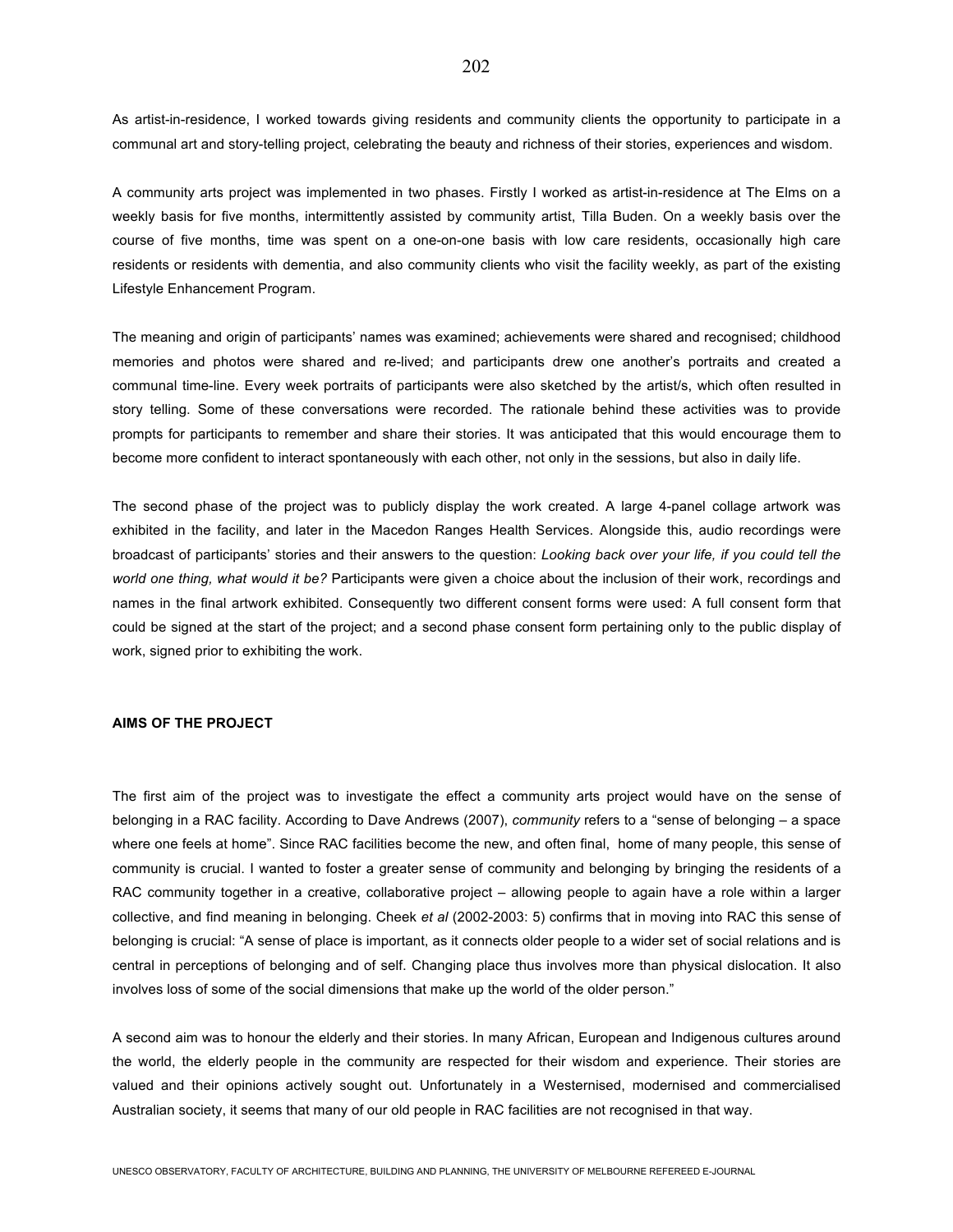The third aim was to have a larger community impact: bridging the gap between aged care facilities and the general community through an exhibition of the art piece created during the project, thus giving an informative, realistic picture of RAC facilities, and the wealth of wisdom and experience held by its residents and clients. [Although I believed having an exhibition would aid in achieving this aim, the concept was put to the participants merely as one of many options. I allowed myself to be lead by the participants as to whether we had an exhibition or not. They embraced the concept, and continue to proudly show their work to visitors.]

## **ACCOUNTS FROM THE FIELD**

Working as an artist-in-residence allowed me to see the beauty in the ordinary and the everyday… In wrinkles, in the shaky old hand writing her name, and in old fading photograph memories…



*The importance of being noticed: Hazel's Portrait as sketched by artist-in-residence, Catherine Dinkelmann*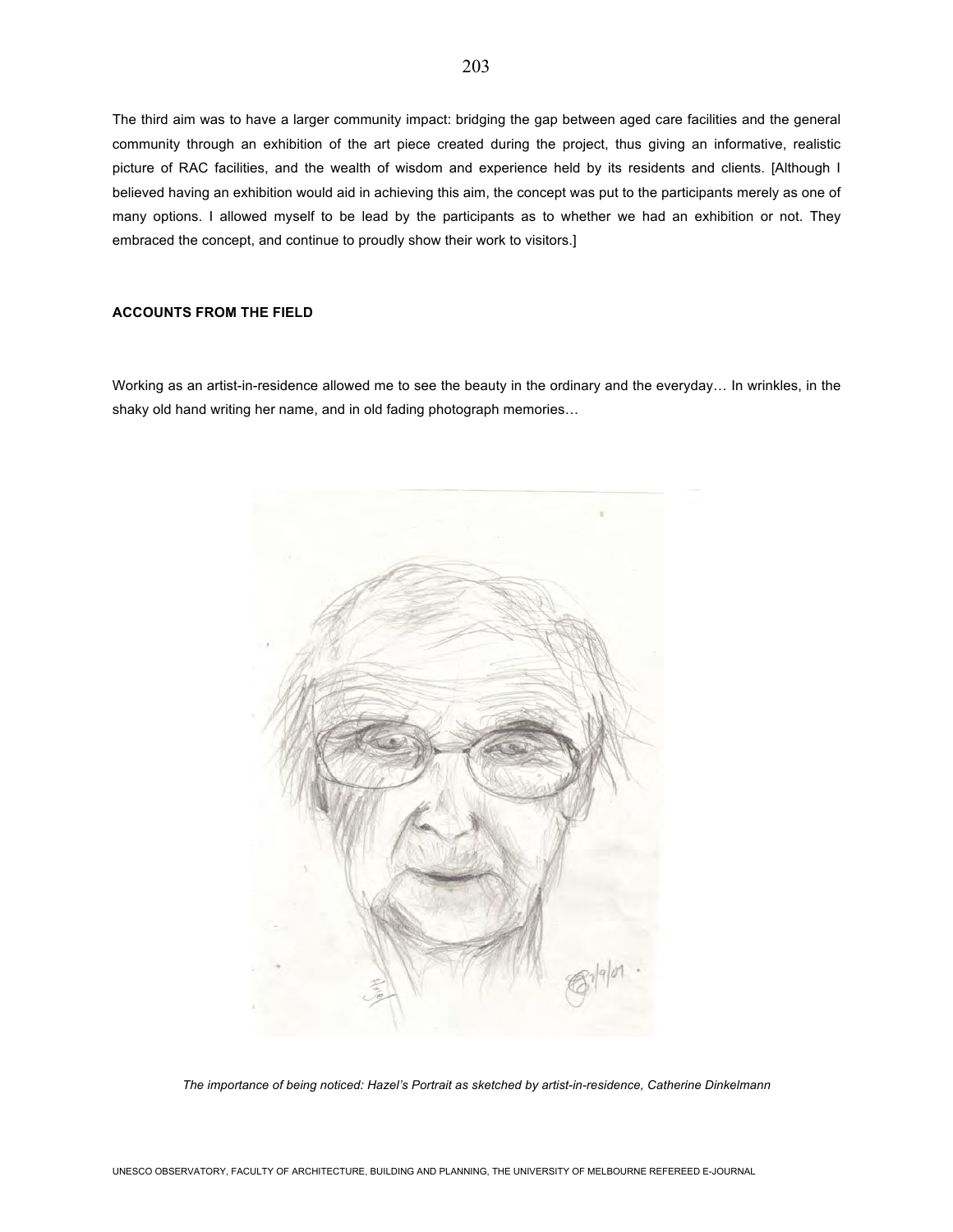Many of the elderly residents and community clients wished to have their portrait sketched. As I became more known in the community, and built relationships with the residents and clients, they would indirectly approach me to draw them too: "Nobody has ever taken a good photo of me… or drawn my portrait. You probably wouldn't want to draw someone like me…" Others started critiquing me on what areas of the portraits needed work, and which portraits were successful!

Developing these dynamics took time however. Clandinin & Conelly (2000: 77) say that "In order to join the narrative, to become part of the landscape, the researcher needs to be there long enough and to be a sensitive reader of and questioner of situations in a effort to grasp the huge number of events and stories, the many twisting and turning narrative threads that pulse through every moment and show up in what appears to the new and inexperienced eyes of the researcher as mysterious code."

I made a point of respecting the extent to which people wanted to get involved, whilst trying to provide options of how to get involved. This empowered the elderly by giving them a say in how they wanted to be involved. I freed myself from the pressure of wanting as the outcome a specific, almost measurable, enhanced sense of community as outcome, and instead started focussing on the quality of my relationships and engagement with the residents and clients. If all I did was to boost residents' self-esteem, by giving them a voice, then that was already worth-while. This excerpt from my field texts gives a more colourful picture of my encounters:

*"Feet tapping, softly, slightly out of tune she sings along. 'I have a good voice – but the passage out is rough' – and then he hops up and starts dancing with a nurse. I draw Kath. I take my time. It is her. She is satisfied. Florence tells me it is one of my better drawings. Today is different – I am not running a session – I am just here with the residents. Experiencing their experiences. Lillian is 97 and Elsie, her sister, 92. Elsie says they are the two oldest original*  residents still left in this town... They were born in the same house she has just moved from to come here... She is *still adjusting…"*

The final art work consisted of four large panels made from small pieces of old photographs, squigly hand-writing and sketches on paper, all stitched together by hand and supplemented by audio of participants' voice recordings.

Although the participants were not involved in stitching the final piece together, they were still very much the focus of the piece. Where they were physically capable of participating in the final art work, they did. One lady remarked, "We did all the work – you just stitched it together – thank goodness!" The created paper tapestries became a metaphor for the community that was stitched more closely together. Russel Bishop says, "The … community becomes a story that is a collection of individual stories, ever unfolding through the life of the community" (Smith, 1999: 145). Having this artwork on display in The Elms stimulated discussion between residents, clients and the wider community.

The project had given the participants something to work on together – yet in different capacities and at different times. Whilst different people's photos, portraits, certificates, etc. were stitched together, each participant still had his/her own significant role and was given a voice through their engagement in the work.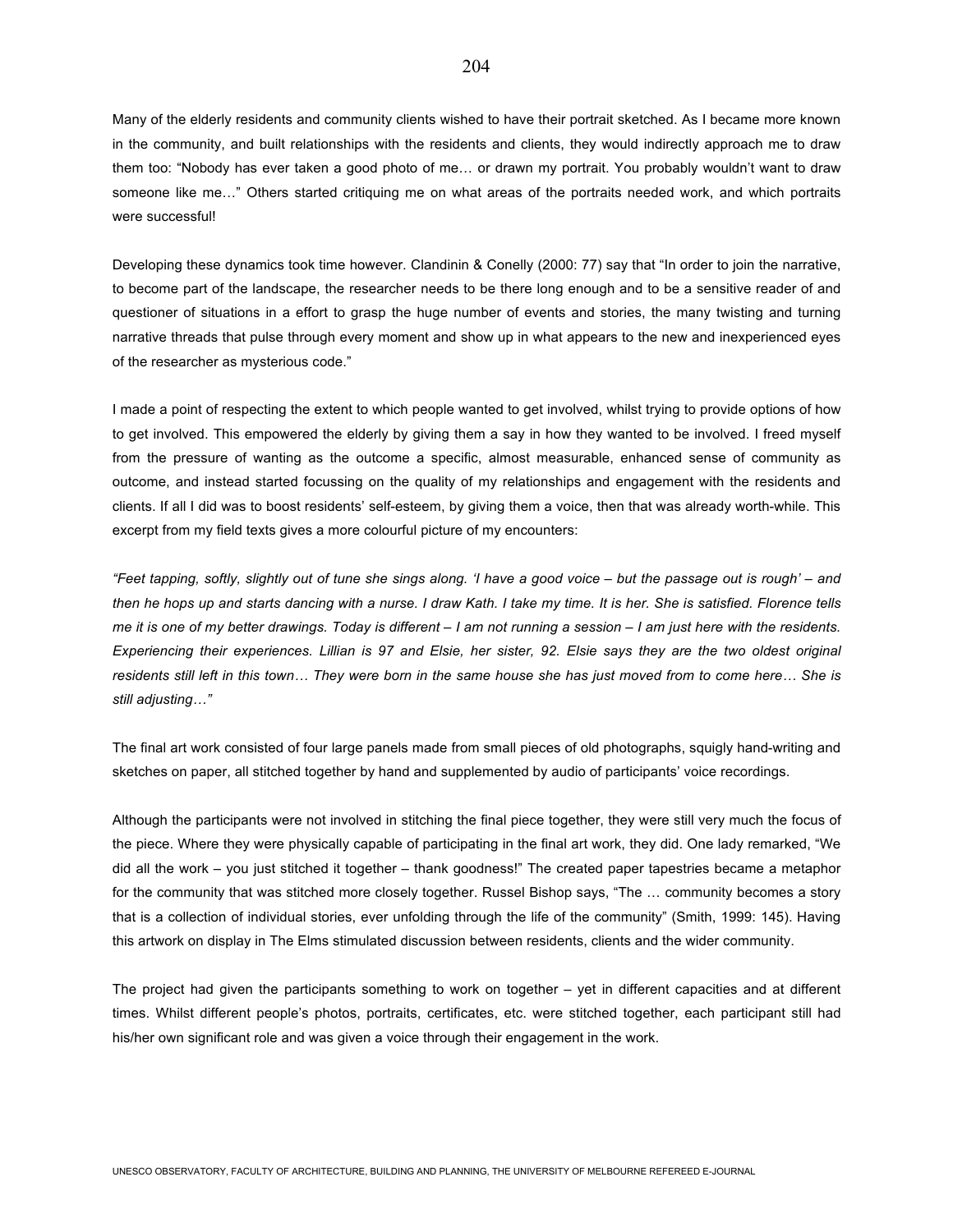# **EVALUATION FINDINGS**

Conversations with staff, residents and community clients confirmed that Community Cultural Development work in aged care facilities can play a valuable role in giving people significance through offering them a role in community projects, and having a communal goal (which could take on, amongst other things, the form of an exhibition, festival, event or publication).

Staff noticed the biggest impact on the sense of community was the fact that residents and community clients had more spontaneous conversations and that they were listening to each other's thoughts and stories, and were even staying behind to talk to each other long after the creative sessions were finished. Also the community clients continued sharing their thoughts and experiences on the bus on their way home. Some of the more reserved clients even became involved to a greater extent than the staff had ever seen before.

Participants admitted to the project helping them get to know each other's abilities and pasts better. One participant expressed that she felt honoured to be asked to be involved and that having her portrait sketched and displayed in The Elms made her feel like she was part of that community. Many participants testified to how much they enjoyed reminiscing and being encouraged to remember some of the fun incidents and interesting stories from their pasts. The artwork continues to be displayed in The Elms as a tribute to the lives of its residents and community clients.



*The importance of a communal outcome: Final artwork exhibited in The Elms*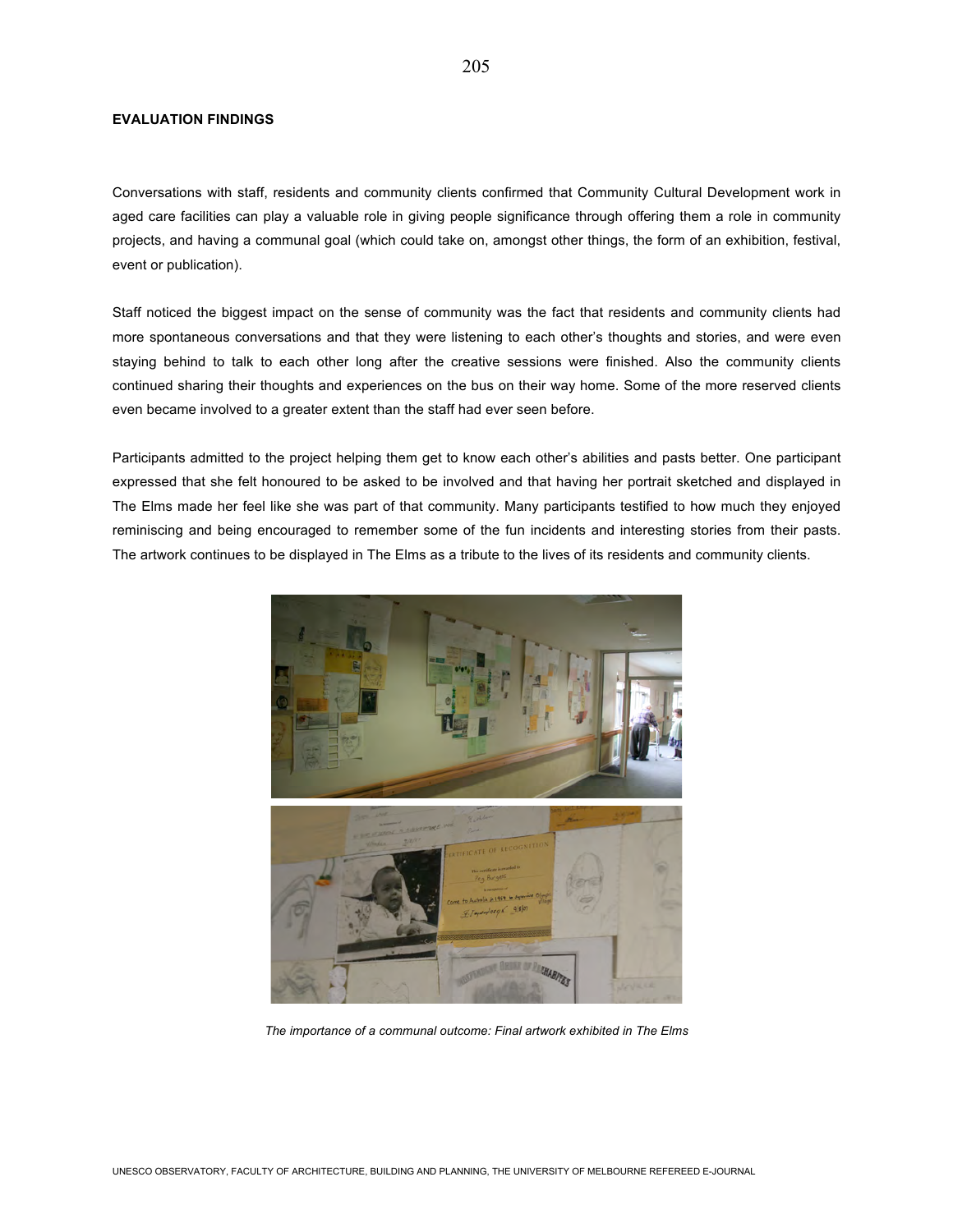# **CONCLUSION & FUTURE DIRECTIONS**

This paper has provided insight into the current state of RAC communities in Australia, outlining some of the main issues in these facilities as being depression, institutionalisation, the fact that often residents don't relate and communicate spontaneously with one another, and that the activity programs in these facilities often have a femalecentered approach.

An overview of some of the main theories about ageing was given, highlighting the Social Constructionism Theory as providing a sound theoretical base for this inquiry, since it emphasises the role stories play in helping the elderly define their world and make sense of their experiences.

The research model used was Narrative Inquiry and Practice-lead Research, in the form of a communal artwork created over time, bringing together the residents, community clients, staff and families of the RAC facility. The main findings of the research pertained to issues of staffing, independence*,* how homely the facility is and the problems caused by separating residents from their spouses or life partners and families.

This paper set out to ascertain the impact that the recognition of individual identity would have on the sense of community-belonging for the people at a RAC facility. Individual identity was recognised and celebrated through the *Stories of Belonging* community arts project, facilitated by an artist-in-residence, as described in the case study. Accounts were given of an artist and researcher immersed in a RAC context.

The *Stories of Belonging* project proved that the concept of implementing creative, innovative projects in RAC facilities have a noteworthy impact on the sense of community-belonging within these facilities, and should be explored and expanded. In recognising people's significance, by offering them a role in a community arts project with a communal goal, a facility can move towards improved cultural vitality. It worked on the premise that community exists when there are shared meaning, experiences and/or stories amongst a group of people. Being afforded the human right of having a voice in their community, participants embraced the project and made it their own.

*Stories of Belonging* was implemented as a pilot project for a much larger concept in which findings may be used to inform and develop an alternative to the existing aged care model. In this model a larger emphasis would be placed on recognising individual identity to aid in developing the community's sense of belonging, cultural vitality and overall wellbeing. This model would collaboratively and creatively address the factors that make a place home, such as the lay-out and interior design of the facility, the house rules, the gardens, staff happiness and job-satisfaction, food, pets and leisure pursuits as community projects. This could be done by employing, amongst others, the services of artistsin-residence and/or Community Cultural Development practitioners to work towards making RAC facilities more homely and community orientated.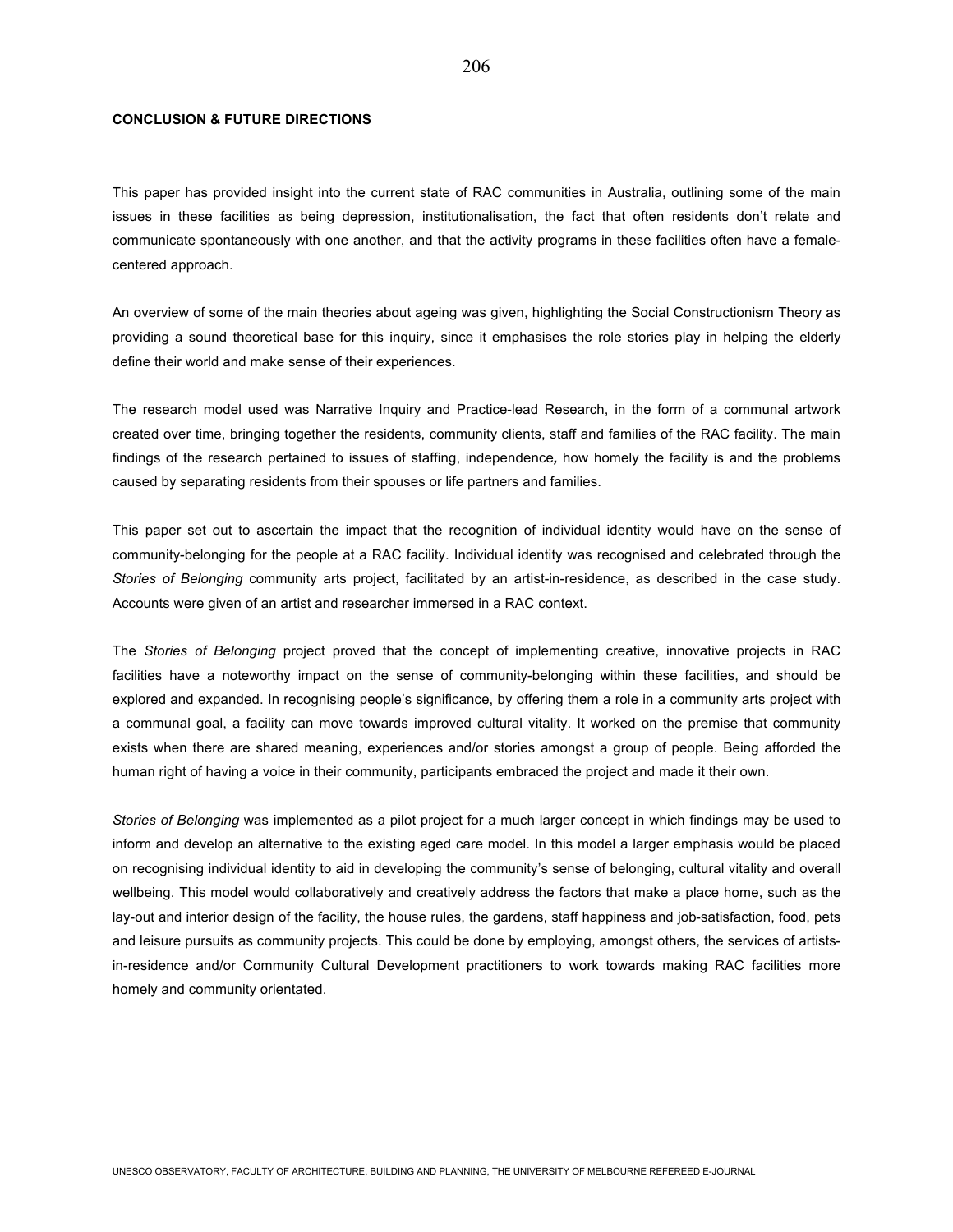# **REFERENCES**

ANDREWS, D., Oct 2007. *Compassionate community development* [Training Course]. TEAR Australia

- CHEEK, J, MOYLE, W., BALLANTYNE, A., STANLEY, M., CORLIS, M., & OXLADE, D.2007-2009. *Alone in a crowd: Supporting older Australians managing loneliness.* [Available online at: http://www.unisa.edu.au/sustainablehealth/current.asp ]. [Last accessed on 1 August 2008]. Centre for research into sustainable health care: University of South Australia.
- CHEEK, J., BALLANTYNE, A. & BYERS, L. 2002 2003. *Changing Places: An exploration of factors influencing the move of older people from retirement villages to residential aged care* (Executive summary) [Available online at: http://www.unisa.edu.au/sustainablehealth/past.asp ].[Last accessed on 1 August 2008]. Centre for research into sustainable health care: University of South Australia.

CLANDININ, J.D. & CONELLY, F.M. 2000. *Narrative inquiry.* Josey-Bass: San Francisco.

- COLE, M.G., BELLAVANCE, F. & MANSOUR, A. 1999. *Prognosis of depression in elderly community and primary care population.* Psychiatry, (8)1999.
- COLE, T.R., VAN TASEL, D.D. & KASTENBAUM, R *(ed.)* 2000. *Handbook of the humanities and aging.* Springer Publishing: New York.
- *COLES*, R. 1989. The call of stories. *Houghton Mifflin Company: Boston.*
- *COMMONWEALTH OF AUSTRALIA*: *Department of Health and Aged Care. 2001. A review of healthy ageing research in Australia. Canberra.*
- COMMONWEALTH OF AUSTRALIA: Department of Health and Ageing. 2004. *Recognising and managing depression in residents of aged care homes: the final report of the Challenge Depression project*. Canberra.

DIAMOND, T. 1997. *Making gray gold.* University of Chicago: Chicago.

- GARDNER, D. 1997. *New perspectives: Stories and life stories in therapy with older adults.* [In DWIVEDI, K.N., *ed.* The therapeutic use of stories. Routledge: New York. Pg 211 – 227].
- LEDGARD, A. 2003. *What are the essential ingredients of a creative partnership between an artist and a teacher?* [Available online at:

http://www.communitydance.org.uk/metadot/index.pl?id=22373&isa=DBRow&op=show&dbview\_id=17860

[Last accessed on 1 Aug 2008] Animated, (Winter 2003). The Foundation for Community Dance.

MALCHIODI, C. (ed.) 1999. *Medical Art Therapy with Children*. Jesicca Kingsley Publishers: London.

McINNES-DITTRICH, K. 2005. *Social work with elders.* Pearson Education: Boston.

McNIFF, S. 1998. *Art-based Research.* Jesicca Kingsley Publishers: London.